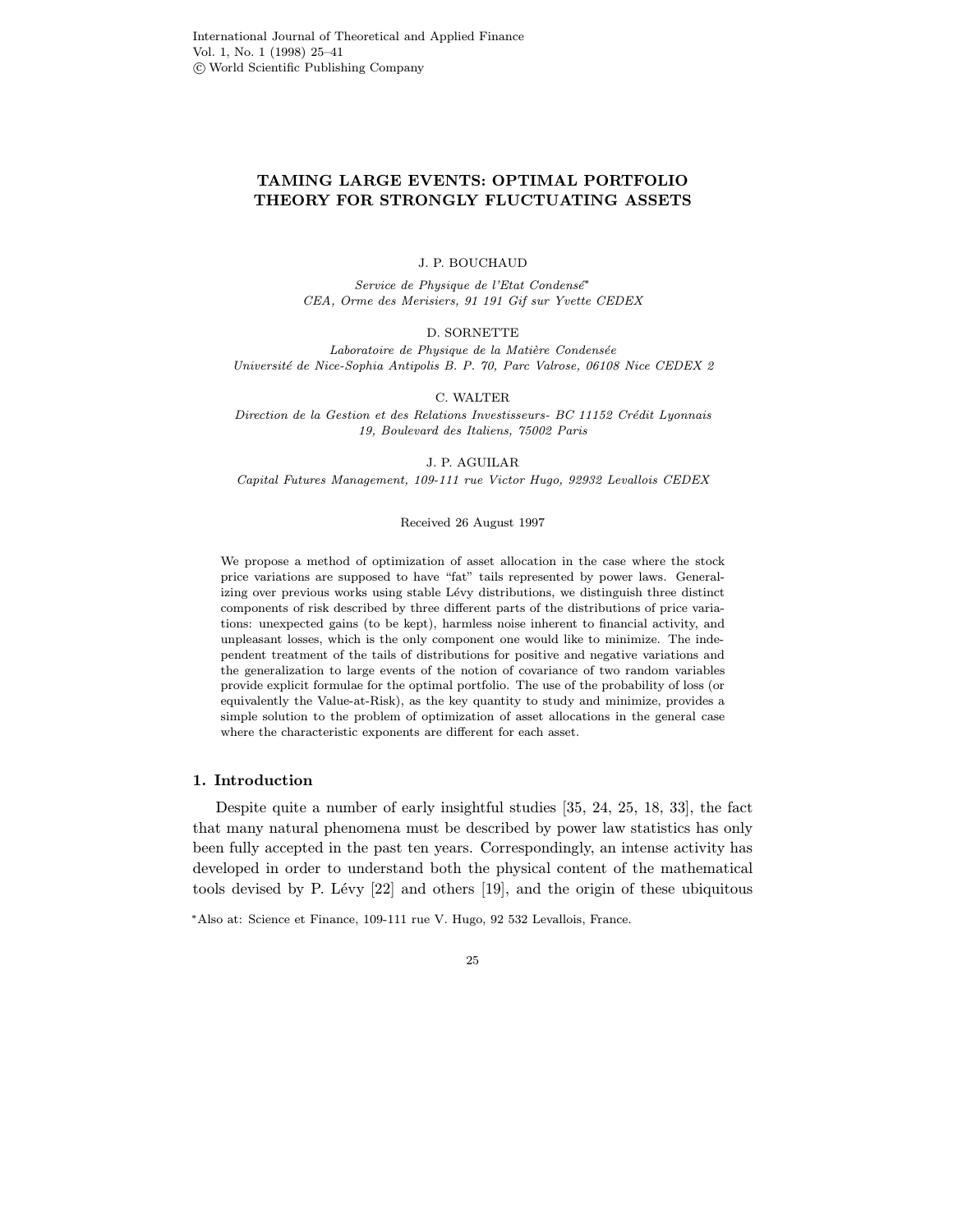power law tails. This has led to several interesting ideas [43], in particular, the seminal concept of "self-organized criticality" [4].

As a matter of fact, it is in economy and finance that these power law distribution were first noted by Pareto [35] and, in the early sixties, by Mandelbrot and Fama [24, 25, 18]. Their ideas were however discarded and did not have a large practical impact: their work appeared when the "standard" model of efficient markets was rapidly developing [30, 39] with notable successes, such as the CAPM [31] (Capital Asset Pricing Model) or the Black–Scholes option pricing theory [8]. The efficient market hypothesis implies that market prices are not predictable, prices change randomly and no consistent positive profit can be obtained from speculation. The paradigm of stock price variations is thus the multivariate normal distribution [12, 3]. The strength of the efficient market hypothesis is its conceptual and mathematical simplicity: based on the elementary notions of mean and variance, the algebraic manipulations are eased by the hypothesis of Gaussian statistics, for which a score of mathematical results are available. The "power-law" hypothesis, on the contrary, may force one to abandon the notion of mean and variance (although this is not always the case, see below) and find different, less elementary objects as the building-blocks of the theory. The mathematical tool-box is also, in that case, much more involved [37] and somewhat poorer.

The "power-law" (or "paretian") hypothesis remained somewhat dormant until recently, notwithstanding the continuing confirmation that distributions of price variations and other commodities present a strong leptokurtosis (anomalously large ratio, sometimes much larger than 3 characterizing Gaussian statistics, of the fourth moment over second moment squared), indicating anomalously large fluctuations. The recent revival of these ideas in finance is partly due to the 1987 crash, and more recent smaller ones, which spotlights the crucial importance of large, catastrophic events and the limitation of Gaussian theories, which dramatically underestimates their probability of occurence. More recently, the notion of "value-at-risk" (VaR) has become a central quantity to assess risk. A correct determination of this VaR, and its necessary control again requires new theoretical tools.

A series of authors have thus explored, following [24, 25, 18], the possibility that the stable Lévy distributions could represent price fluctuations more accurately than the normal distribution (see [42, 26 and references therein]). These analysis of stock market fluctuations (see  $[42, 34, 27, 29, 11]$ ) consistently show that a Lévy distribution (or more precisely a *truncated* Lévy distribution — see below) of returns is a better representation of the data.

An additional clue comes from the well-known observation that the standard "efficient portfolio" theory leads to several difficulties in practice: the weights of the different assets must be revised all the time and the optimal portfolio often retain a small fraction of all assets — an aspect that is felt unreasonable and impractical by many operators.

The aim of the present paper is to extend previous theoretical approaches [38, 2, 6 of asset allocation developed for stable Lévy laws to more general situations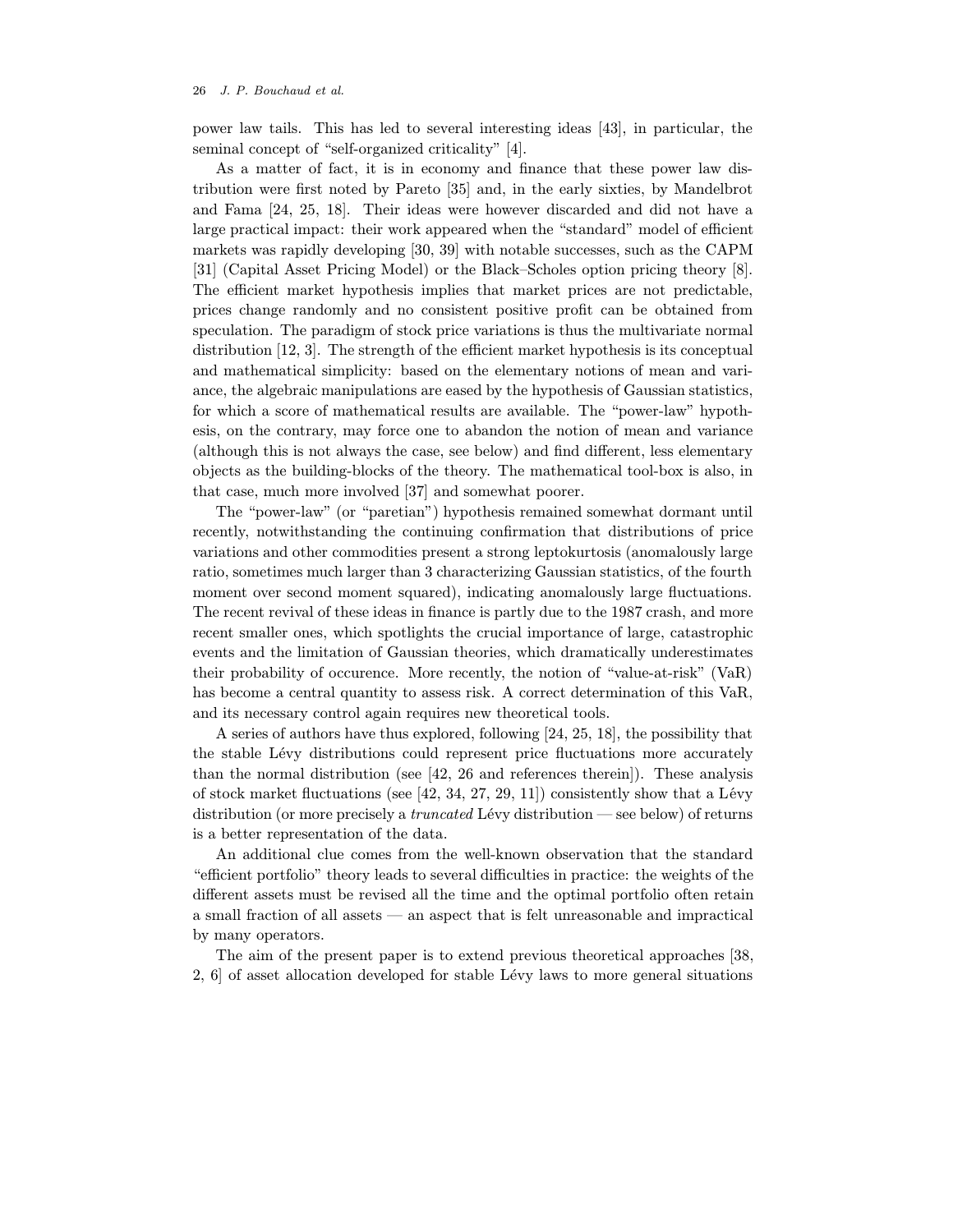where the power laws hold only on the tail of the distribution, i.e. on the most notable events which have an immediate meaning for all operators on the financial markets, or are characterized by different exponents (possibly larger than 2), i.e. are not stable in the sense of Lévy. We also propose, loosely speaking, to replace the standard return/risk ratio by a return/(probability of large losses) ratio. Our basic idea being that "risk" should be decomposed into three distinct components: unexpected gains (to be kept), harmless noise inherent to financial activity, and unpleasant losses, which is the only component one would like to minimize.

The paper is constructed as follows: in the first section, we introduce notations and specify the class of probability distribution (or probability density) that we shall adopt for the description of real data. In Sec. 2, we shall propose a generalization of the notion of covariance of two random variables which is adapted to large events. In Sec. 3, important results on the addition of power-law distributed random variables will be recalled (heuristic proofs are given in the Appendix A), and used in Sec. 4 to establish our results on optimal portfolio in the extended sense mentioned above. Section 5 discusses the applicability of these ideas, and present a concrete example of portfolio optimization. This paper is not claiming mathematical rigour, but rather discusses these topics in an intuitive, and hopefully useful, manner.

## 2. Power-Law Distributions

Let us denote by v the (daily, weekly, monthly, ...) variation in the value of a given asset. Any progress on the problem of asset allocation depends on the determination of the mathematical form for the probability density  $P(v)$  of v's, since it controls the existence or not of mean return and variance. As recalled above, the repeated observations of a strong anomalous leptokurtosis has led to the proposal that the "Gaussian paradigm" should be replaced by the "Lévy paradigm". Considering Lévy laws is a natural step, since they are characterized by power-law tails and are stable, as is the Gaussian distribution, with respect to the addition of variables. The first property gives hope to take into account the large observed fluctuations and corresponding leptokurtosis. The second one ensures that the mathematical description is invariant with respect to the chosen time step (daily, weekly, monthly, ...) and leads to the property of stationarity. However, we shall not take a dogmatic point of view but rather let us guide by empirical data, in particular allowing for deviations from a Lévy distribution.

Here, we will thus explore the more general situation where, for large enough positive and negative variations v of the asset price, the probability density  $P(v)$  is a power law:

$$
P(v) \simeq_{v \to \pm \infty} \frac{C_{\pm}}{|v|^{1+\mu_{\pm}}}.
$$
\n(2.1)

 $C_{+}$  (resp.  $C_{-}$ ) is the scale factor for the positive (resp. negative) price variations.  $\mu^+$  (resp.  $\mu^-$ ) is the exponent of the tail of the probability density for positive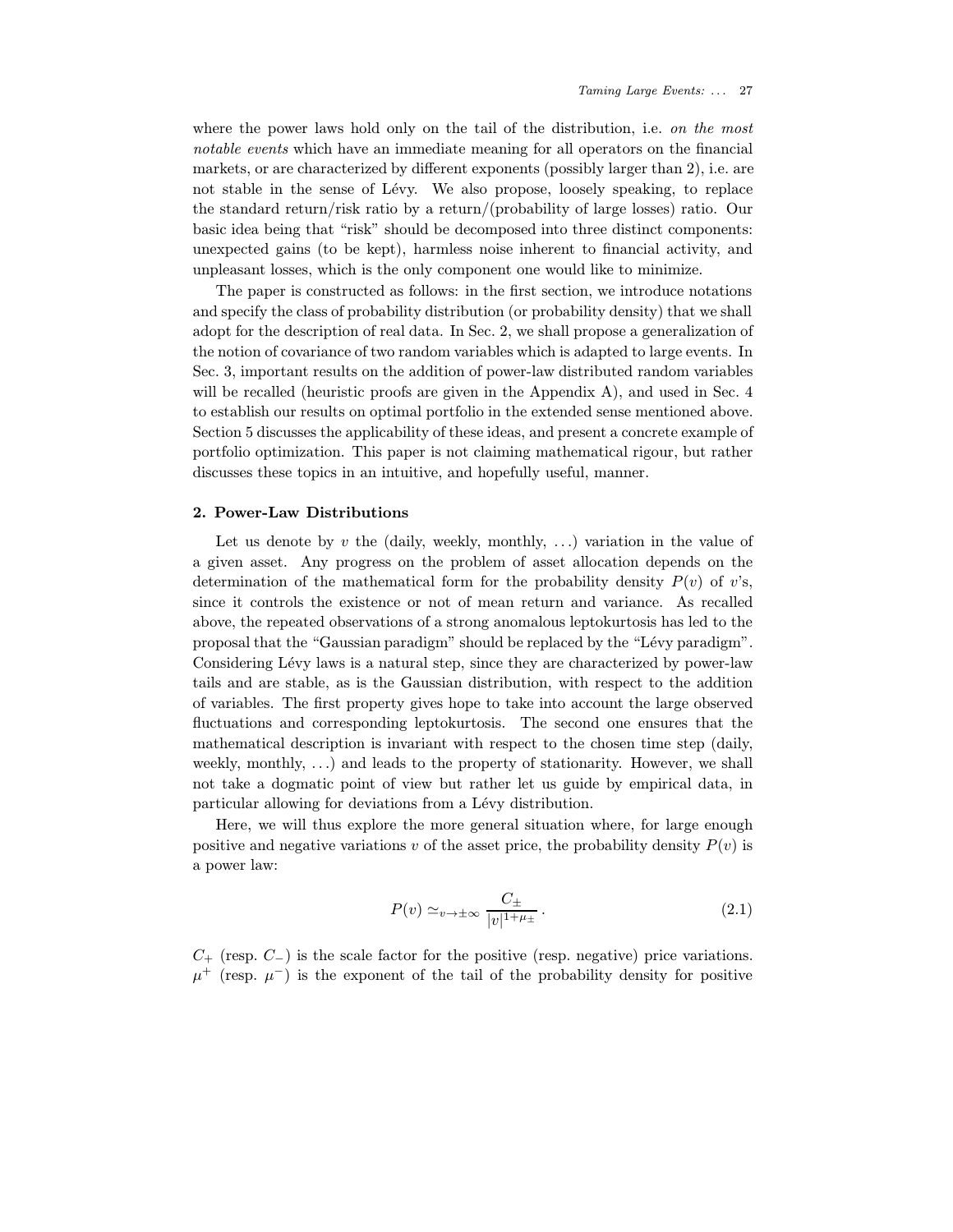(resp. negative) price variations. Notice that  $\mu$  (when  $\mu^+ = \mu^-$ ) can be identified with the index  $\alpha$  for the particular case where  $P(v)$  is a Lévy distribution  $L_{\alpha}$ .

This form is compatible with recent empirical studies [42, 27, 32, 29, 10] which suggests that an appropriate description of price variations involve Lévy distributions. In fact, this might be too restrictive and a more flexible description might be needed, involving power tails with exponents larger than 2 (i.e. not stable) [13, 23] or rather cross-overs from a power law to an exponential behavior, leading to a "truncated Lévy distribution"  $[29, 28, 10, 11]$ . In this respect, it is interesting to note that the limit  $\mu \to \infty$  formally corresponds to exponential tails [11].

The expression (2.1) provides an interesting and useful parametrization because robust statistical tools can be used to extract the exponent  $\mu$  and scale parameter  $C$ on a relatively small data set [44, 17, 1, 20, 16, 15, 14, 13]. We would like to mention in particular the "rank ordering" technique pioneered first by [44] which puts the emphasis on the analysis of the tails of distributions (see [40] for a recent review). For the practical implementation of our proposed asset allocation strategy, we will use this method to retrieve the values of the exponents and scale parameters.

The scale coefficient  $C_{\pm}$  will play a crucial role in the following: it reflects the scale of the fluctuations of the price variations  $v$ . More precisely, the order of magnitude of the largest event out of N drawn from the distribution  $(2.1)$  is given by the condition

$$
N \int_{v_{\text{max}}}^{+\infty} P(v)dv \simeq 1
$$
\n(2.2)

yielding

$$
v_{\text{max}}^+(N) \simeq C_+^{\frac{1}{\mu_+}} N^{\frac{1}{\mu_+}} \tag{2.3}
$$

for the typical largest positive variation and

$$
v_{\text{max}}^{-}(N) \simeq -C_{-}^{\frac{1}{\mu_{-}}} N^{\frac{1}{\mu_{-}}} \tag{2.4}
$$

for the largest negative variation. Another interpretation of  $C_{\pm}$ , which will be exploited in the sequel is the following: the total probability of observing events larger than a certain value is proportional to  $C_{\pm}$ . Indeed, the probability for a loss (resp. gain) larger than a certain value  $\lambda$  is given by

$$
P_{\text{loss}}(|v| > \lambda) = \frac{C_-}{\mu \lambda^{\mu_-}}; \quad P_{\text{gain}}(v > \lambda) = \frac{C_+}{\mu \lambda^{\mu_+}}.
$$
 (2.5)

The power law (2.1) structure of the probability density  $P(v)$  describes a self-similar process, i.e. one for which no intrinsic characteristic scale exists. Although no precise model has been proposed to explain this in finance (see however [4, 41, 21, 5]), this seems to be a rather reasonable assumption, at least in a restricted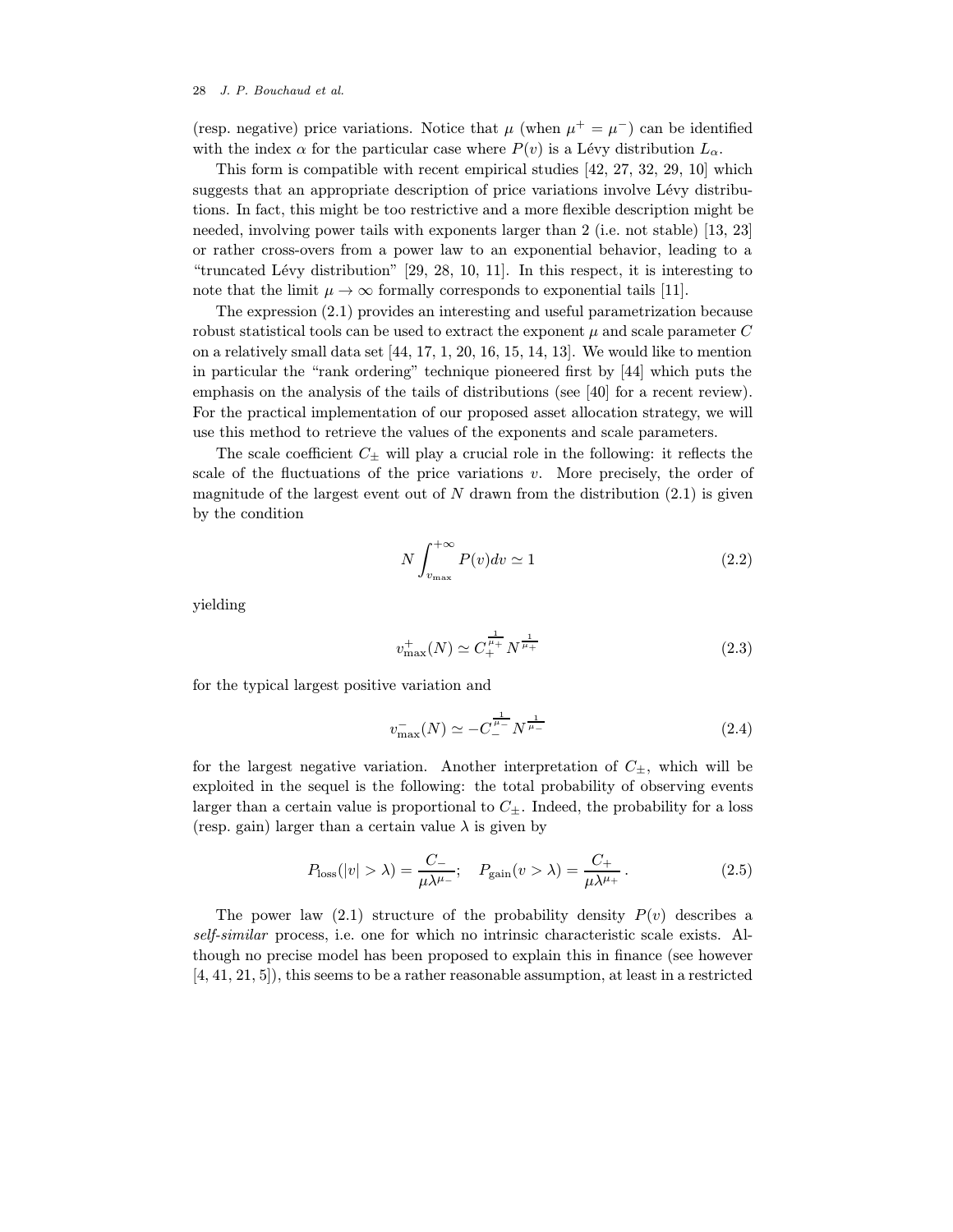range of variations, by analogy with other collective systems. This assumption may however break down at large variations, pointing out the possible existence of characteristic scales. For example, the power-law tail is bound to break down ultimately beyond some characteristic value  $v_{\text{max}}$ , where some extrinsic mechanism might operate such as quotation suspension or market closure, or some intrinsic feedback mechanism, leading to a faster decay (e.g. exponential) beyond  $v_{\text{max}}$ .

It is easy to see (from its very definition) that the  $q$ th moment of  $P$  ceases to exist as soon as  $q \geq \mu$ . In particular, the mean of the distribution is formally infinite when  $\mu \leq 1$ . Similarly, the variance of the distribution is infinite when  $\mu \leq 2$ . In fact, because of the "cut-off" mechanism just described, the mean (resp. variance) will remained well defined even for  $\mu \leq 1$  (resp. 2), but proportional to the cut-off  $v_{\text{max}}^{1-\mu}$  (resp.  $v_{\text{max}}^{2-\mu}$ ):<sup>a</sup> hence in these cases, the mean (resp. variance) is obviously not the interesting quantity to consider since it is unrelated to the typical order of magnitude of the variations (resp. their fluctuations). Note that even for  $\mu > 1$ (resp.  $\mu > 2$ ) but not too large, the mean (resp. variance) remains a tricky notion to use in applications, since its determination from a time series of length  $N$  converges only slowly towards the theoretical value. As already shown, the largest variations scale as  $v_{\text{max}} \sim N^{\frac{1}{\mu}}$ . Consequently, for  $1 < \mu < 1$  the relative error on the mean converges to zero as  $N^{\frac{1}{\mu}-1}$ . For  $\mu > 2$ , the standard  $N^{-\frac{1}{2}}$  convergence of the mean is recovered. For  $2 < \mu \leq 4$ , the estimation of the variance converges slowly as  $N^{\frac{2}{\mu}-1}$ . For  $\mu > 4$ , one recovers the standard  $N^{-\frac{1}{2}}$  convergence of the variance.

The important practical implication is that, if  $N$  is not very large, these basic parameters for the determination of an optimal portfolio within the usual Gaussian framework are changing with time — leading to rather strong instabilities in the optimal weights. Let us illustrate further the importance of the slow convergence of the mean (or of the variance) even in cases where their mathematical convergence is ensured, with applications to real data in mind. Suppose that a given stock can be described by a  $\mu$ -variable<sup>b</sup> with  $\mu = 1.5$ , which is an oft-cited value [42, 24, 25, 26]. Since  $\mu > 1$ ,  $\langle v \rangle$  is a priori well defined. We have generated 1000 samples of 500 variable  $v > 0$  sequences each distributed according to Eq. (2.1) with  $\mu = 1.5$  and C such that the theoretical average value of v is  $\langle v \rangle = 3/2$ . We have then determined the empirical average value either directly, or by reconstructing the distribution using the rank ordering method [44, 40] and computing analytically this mean value using the empirical values of  $\mu$  and C. The results are  $\langle v \rangle_{\text{direct}} = 1.54 \pm 0.12$ and  $\langle v \rangle_{\text{reconstructed}} = 1.50 \pm 0.07$ , to be compared with  $\langle v \rangle_{\text{exact}} = 1.50$ . In the following, we shall thus use the rank ordering technique to extract from a given time series the parameters  $\mu$ ,  $C_+$ ,  $C_-$  and do the calculations from the reconstructed distributions.

<sup>&</sup>lt;sup>a</sup>We drop from now on the distinction between  $\mu_+$  and  $\mu_-$ .<br><sup>b</sup>We use the name  $\mu$ -variable to denote a random variable distributed according to the power-law probability density  $(2.1)$  with exponent  $\mu$ .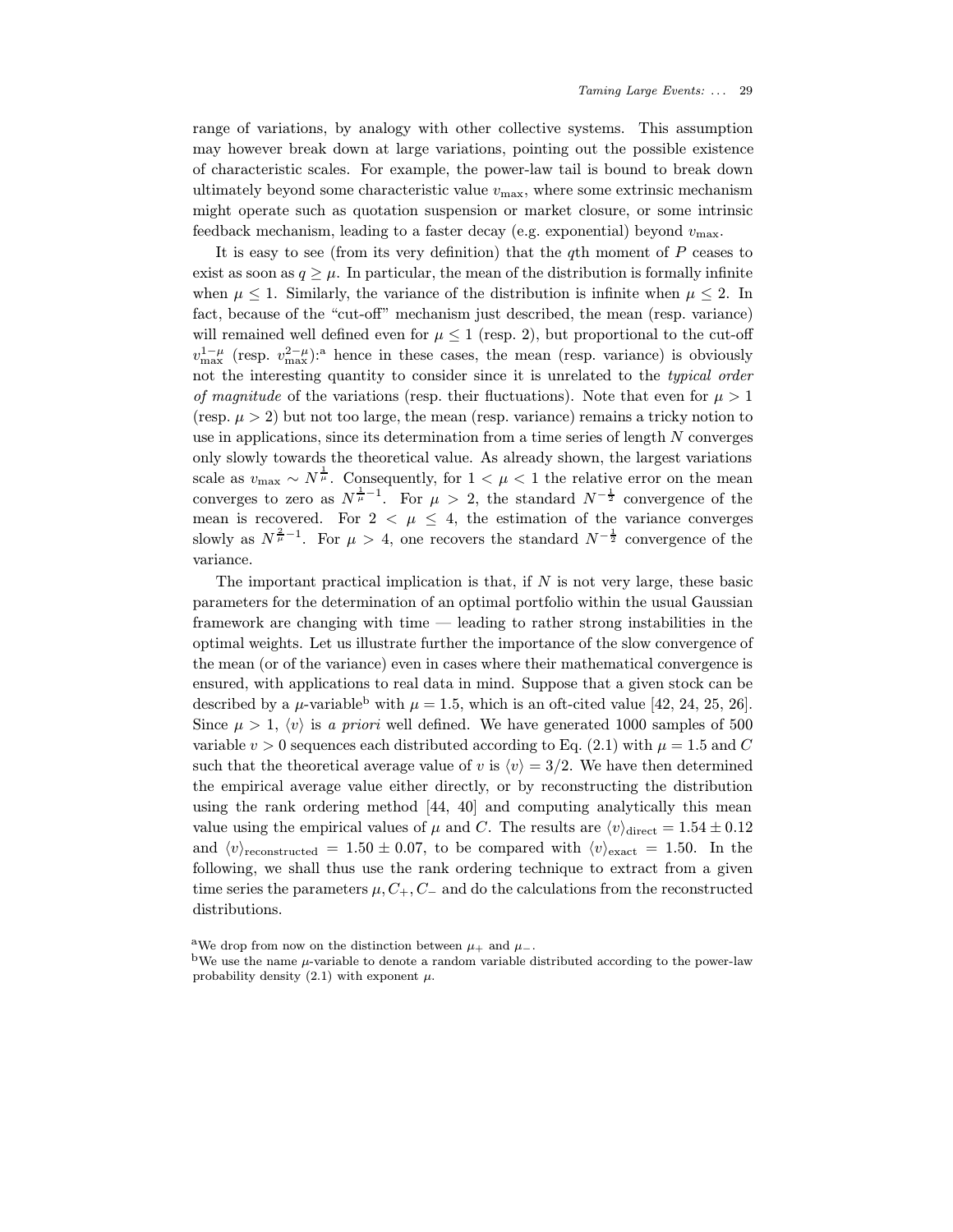## 3. Tail Covariance. Generalized  $\beta$  Model and Multifactor Models

The diversification of extreme risks is only possible if large events are to some extent uncorrelated. An important step towards obtaining a useful portfolio theory is thus to generalize the usual notion of covariance to the "tail" of the distributions. Since any definition of covariance is bound to involve products and linear combinations of the price variations of different assets, we need to use the toolbox which is available for the determination of the statistical properties of sums and products of  $\mu$ -variables.

The properties, that will be useful for our purpose are the following (a brief derivation is given in Appendix A):

- 1. If  $w_i$  and  $w_j$  are two *independent*  $\mu$ -variables, characterized by  $C_i^{\pm}$  and  $C_j^{\pm}$ , then  $w_i + w_j$  is a  $\mu$ -variable with  $C^{\pm}$  given by  $C_i^{\pm} + C_j^{\pm}$ .
- 2. If w is a  $\mu$ -variable with a certain C then  $p \times w$  is a  $\mu$ -variable with a C equal to  $p^{\mu}C$ .
- 3. If w is a  $\mu$ -variable, then  $w^q$  is a  $\frac{\mu}{q}$ -variable.
- 4. If  $w_i$  and  $w_j$  are two *independent*  $\mu$ -variables, then the variable  $x = w_i w_j$ is (up to logarithmic corrections) a  $\mu$ -variable. Intuitively, this means that cases where x is large corresponds to cases where  $-\text{say}-w_i$  is large and  $w_i$ takes typical values in the central part of the distribution. Cases where both  $w_i$  and  $w_j$  are very large are negligible, since these are uncorrelated variables.

## 3.1. Generalized "one factor" β-model

In order to progress, consider a particular model of correlation between all assets, which is a generalization of the well-known  $\beta$ -model [31]. Following previous works [18, 38, 2, 6], we assume that  $v_i$  (the daily, weekly, monthly,... variation of asset i) has a part which reflects a common evolution of all assets, and a part which is intrinsic to each asset, i.e. using property (1) above:

$$
v_i \simeq \beta_i^{\pm} w_0 + w_i \qquad (v_i \to \pm \infty), \qquad (3.6)
$$

where  $w_0$  and  $\{w_i\}$  are *independent*  $\mu$ -variables with  $C_{\pm}(w_0) \equiv 1$  and  $C_{\pm}(w_i) \equiv$  $\gamma_i^{\pm}$ . This model was in fact first proposed by Fama [18] in the present context of strongly fluctuating assets. The aim is thus to extract the set of parameters  $\beta_i^{\pm}$  and  $\gamma_i^{\pm}$  from the data. In this goal, let us study the product  $v_i v_j$ , whose probability distribution constitutes, in the power-law world, the natural generalization of the covariance.<sup>c</sup> Using properties  $(3)$  and  $(4)$ , one finds the following result, expressed

<sup>c</sup>Other generalizations were proposed in the context of stable laws, in particular the "covariation" discussed in [37] and recently applied to construct a "Stable" CAPM model in [7]. Its intuitive meaning is however, at least to our eyes, less transparent than our own definition, which explicitly measures the correlations between large events only, while to "covariation" picks up contributions from the "core" of the distributions, and mixes positive and negative variations.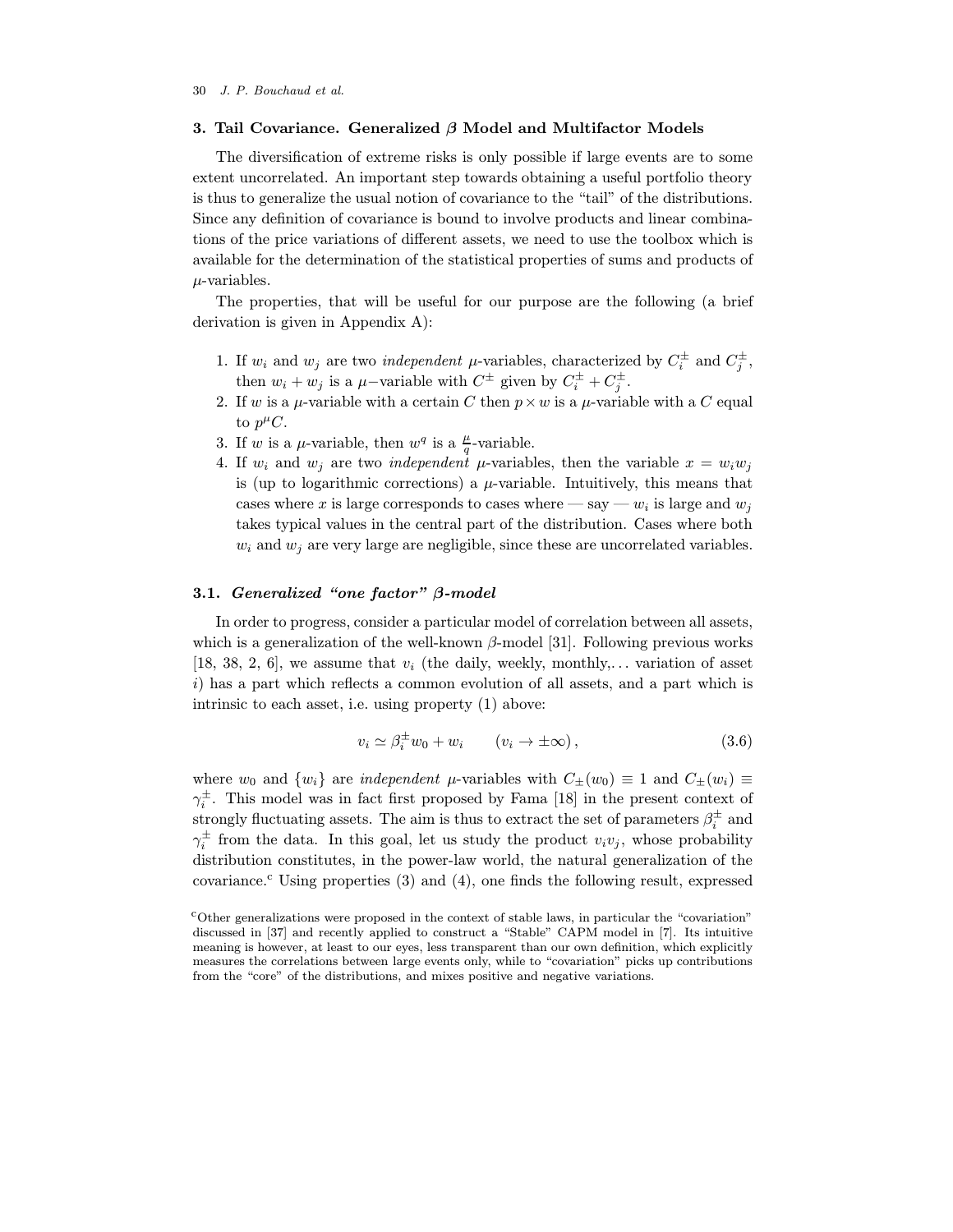Taming Large Events: ... 31

rather symbolically:

$$
v_i v_j \simeq \beta_i \beta_j \frac{\mu}{2} - \text{variable} + \beta_i \mu \cdot \text{variable} + \beta_j \mu \cdot \text{variable} + \mu \cdot \text{variable}, \qquad (3.7)
$$

which shows that the tail of the distribution of  $v_i v_j$  is dominated by the first term, and will directly be sensitive to the product  $\beta_i \beta_j$ . More precisely, a rank ordering analysis of  $v_i v_j$  should give a slope of  $-\frac{2}{\mu}$  and a  $C_{ij}^{\pm}$  proportional to  $(\beta_i^{\pm})^{\mu}(\beta_j^{\pm})^{\mu}$ .

From the set of all  $C_{ij}^{\pm}$ , one then checks first whether or not the "one factor" model is sufficiently accurate, and, if it is, determines all the  $\beta_i^{\pm}$ . From the direct rank ordering analysis of the individual  $v_i$ , one also has the values of  $C_i^{\pm}$ , from which, using (1), one finally gets

$$
\gamma_i^{\pm} \equiv C_i^{\pm} - (\beta_i^{\pm})^{\mu} \,. \tag{3.8}
$$

Note that for the number of equations to equal the number  $2M$  of unknown, where M is the number of assets taken into account, one has to choose a particular asset  $i_0$  as the reference, i.e. set  $\gamma_{i_0}^{\pm} \equiv 0$ .

## 3.2. Generalized "multi-factor" model

More generally, one can easily envisage the case where the assets  $v_i$  are linear combinations of M independent  $\mu$ -variables  $w_{\alpha}$ ,  $\alpha = 1, \ldots, M$ , each characterized by a tail amplitude  $C_{\alpha}^-$ . Since the sum of  $\mu$ -variables is still a  $\mu$ -variable (point 1 above), we can write, for  $v_i \rightarrow -\infty$ :

$$
v_i = \sum_{\alpha=1}^{M} a_i^{\alpha} w_{\alpha} . \tag{3.9}
$$

The tail covariance of assets  $i, j$  is then given by  $C_{ij}^- = \sum_{\alpha=1}^M (a_i^{\alpha} a_j^{\alpha})^{\frac{\mu}{2}} C_{\alpha}^-$ , which indeed gives back the usual definition of the covariance matrix in the "gaussian limit"  $\mu = 2$  if one identifies  $C_2$  with the variance (as it should). The empirical determination of the "tail covariance matrix"  $C_{ij}$  (using the method explained above) then enables one to obtain the matrix  $A = a_i^{\alpha}$ , since the matrix  $A^{\bullet \mu/2}$  (where  $\bullet \mu/2$ means that each element of the matrix is raised to the power  $\mu/2$ ) is the orthogonal matrix allowing one to diagonalize  $C_{ij}^-$ ; its eigenvalues being the  $C_{\alpha}^-$ .

This procedure constitutes the natural generalization of the calculation of covariance in the presence of power-law distributions of asset price variations. With this in hand, we can now turn to the determination of the "extreme risk optimized portfolio".

## 4. Optimal Portfolio Theory for Strongly Fluctuation Assets

Consider a given portfolio P characterized by the set of  $\{p_i\}_{i=1,M}$ ,  $0 \leq p_i \leq 1$ , giving the weights of M different assets, with  $\sum_{i=1}^{M} p_i = 1$ . Using a generalization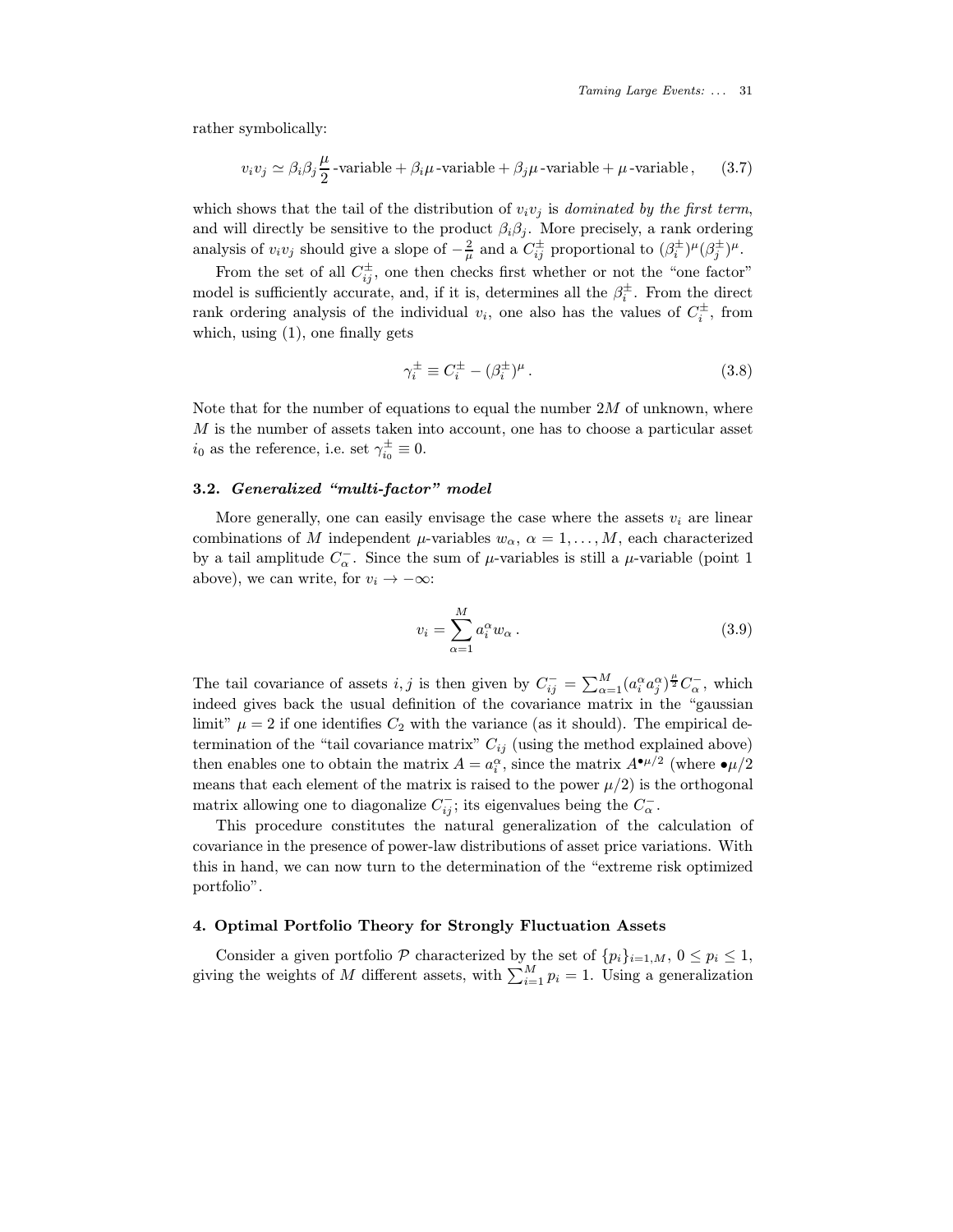of assertions (1,2) above, the value V of the portfolio, given by  $V = \sum_{i=1}^{M} p_i v_i$ , is a  $\mu$ -variable with a scale parameter given by

$$
C_{\mathcal{P}}^{\pm} = \left(\sum_{i=1}^{M} p_i \beta_i^{\pm}\right)^{\mu} + \sum_{i=1}^{M} p_i^{\mu} \gamma_i^{\pm}.
$$
 (4.10)

This result generalizes to arbitrary  $\mu$  and to assymetric distributions a result first obtained by Fama [18]. By arbitrary  $\mu$ , we mean, not only  $\mu < 2$  characterizing stable Lévy distributions but, also  $\mu \geq 2$ ; and in particular the limit case  $\mu = \infty$ which formally corresponds to exponential tails [11], for which the central limit theorem holds and ensures well-behaved asymptotic convergences. We have already pointed out that, even in this case, the determination of the mean return and variance could be ill-conditionned (see below for an extension of this discussion). Note that our taking account of the assymetry of the distributions is automatically done by considering separately the tails for large positive and large negative variations  $v.$  We thus avoid the rather delicate problem of the determination of the assymetry parameter of stable Lévy distributions which fit best the asset time series. Another interest in calculating separately  $C_{\mathcal{P}}^{+}$  and  $C_{\mathcal{P}}^{-}$  will be obvious in the sequel in order to define quality ratios, generalizing the Sharpe ratio.

 $C_{\cal P}^-$  is the amplitude of the large loss part of the distribution of returns for portfolio  $P$ , and  $C_P^+$  the corresponding amplitude for the large gain side. More precisely, the probability for a loss (resp. gain) larger than a certain value  $\lambda$  is given by

$$
P_{\text{loss}}(|V| > \lambda) = \frac{C_{\mathcal{P}}^{-}}{\mu \lambda^{\mu}},
$$
\n(4.11)

respectively

$$
P_{\text{gain}}(V > \lambda) = \frac{C_{\mathcal{P}}^+}{\mu \lambda^{\mu}}.
$$
\n(4.12)

What should be the strategy underlying the determination of the optimal portfolio? In the context of stable Lévy distributions with  $\mu \geq 1$  for which the mean exists mathematically, Fama has first proposed to minimize  $C_{\mathcal{P}}$  at fixed average return, the solution of which has been provided by Samuelson [38]. This idea is the most natural extension of the standard Markowitz portfolio model [30, 39, 31], which consists of minimizing the variance of expected returns at fixed average return. Indeed, as can be seen straightforwardly from the expression of the characteristic functions of stable Lévy distributions, the coefficient  $C_{\mathcal{P}}$  of the Lévy distribution degenerates into the variance of the Gaussian law which corresponds to the special borderline stable law with  $\mu = 2$ . Arad [2] has reviewed a variety of alternatives always written in terms of two parameters (return-risk), involving for instance linear combinations of mean and variance, or considering the probability of return larger than a minimum value. Inspired by the intuitive meaning of the Sharpe ratio, Bawa et al. [6]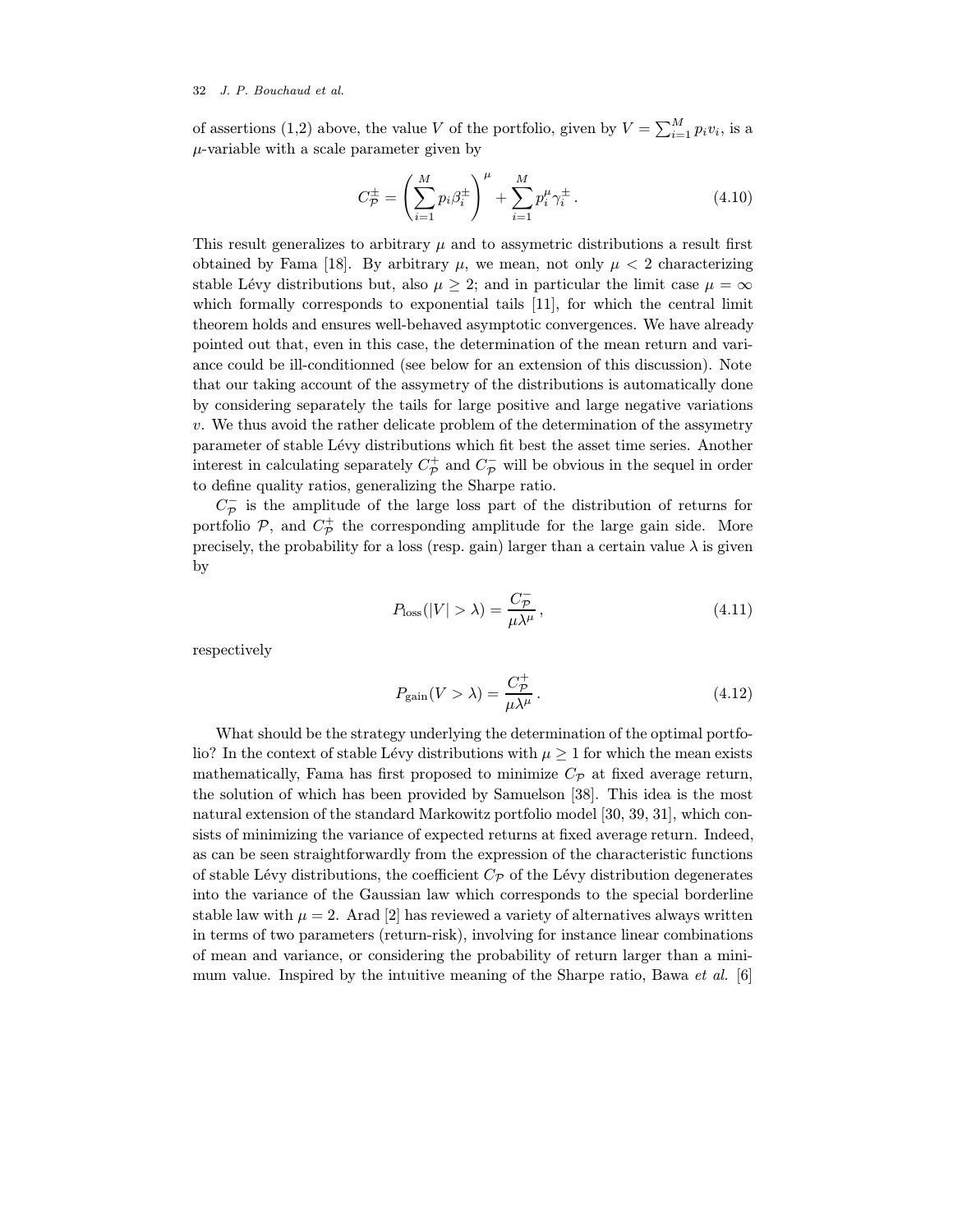have proposed that the optimal portfolio would be that which maximizes the ratio of the average return (minus the return of a riskless asset) divided by the scale parameter  $[C_{\mathcal{P}}]^{1/\mu}$  of the portfolio. This is again directly inspired by the standard strategy used for normally distributed returns which consists of maximizing the Sharpe ratio, since the coefficient  $C_{\mathcal{P}}$  of the Lévy distribution maps to the variance of the Gaussian law for  $\mu = 2$ .

Following a similar vein, we propose that the optimal portfolio is characterized by the set of  $\{p_i\}_{i=1,M}$ , such that  $C_{\mathcal{P}}^-$  is minimized. This minimization must be done with some other constraints, for instance, for a given value of the expected return  $R = \sum_{i=1}^{M} p_i R_i$ , where  $R_i$  is the expected return of the *i*th asset. Another possibility is to minimize  $C_{\mathcal{P}}^-$  while maximizing the probability of large gains which is proportional to  $C_{\mathcal{P}}^{+}$ . This will give the generalization of the "efficient frontier" in the usual portfolio theory and can be called a "tail chiseling" technique: the frequency of very large, unpleasant losses is minimized for a certain level of return. Note that, if this looks quite similar to previous works, there is a fundamental difference: we do not attempt to minimize the global coefficient  $C_{\mathcal{P}}$  of the stable Lévy distribution taken as the best representation of the whole distribution of price variations; this strategy, common to Fama, Samuelson, Arad and Bawa et al., follows the idea that it is better to have less fluctuations (both in gains and in losses) than to let the possibility that large losses coexist with large gains. The strategy discussed here focuses specifically on the scale parameter  $C_{\mathcal{P}}^-$  weighting the large *losses*. In other words, this amounts to minimizing the "Value-at-Risk" of the portfolio, which is the value of  $\lambda$  corresponding to a certain loss probability — say 1%. In this process, since we have separated the analysis of the tails for the positive and negative variations, we are not *a priori* impeding the potential for large gains.

This strategy is justified by the common observation that losses or gains stem from the behaviour of the portfolio over a small fraction of the total investment period. Take for instance the US S&P500 index, which showed an average return of 16.2% per year over 10 years from 1983 to 1992. Over these 2526 trading days, 80% of the index return stem from the 40 best days (defined as those days where the index rose the most), corresponding to less than 1.6% of the 2526 trading days! Defining a portfolio strategy based on the importance of large gains and large losses should thus aim correctly at the part of the market moves which are significant for the behaviour of the portfolio.

The practical implementation of the minimization of  $C_{\mathcal{P}}^-$  can be performed using Lagrange multipliers, which leads to

$$
\mu \beta_i^- \left( \sum_{i=1}^M p_i \beta_i^- \right)^{\mu - 1} + \mu p_i^{\mu - 1} \gamma_i^- = \alpha_0 + \alpha_1 R_i \tag{4.13}
$$

with  $\alpha_0$  and  $\alpha_1$  chosen as to ensure normalization of the weights and that R has its chosen value. Following the remark at the end of Sec. 1, we suggest an alternative definition of the average return  $R_i$  of the *i*th asset, determined only by the tails of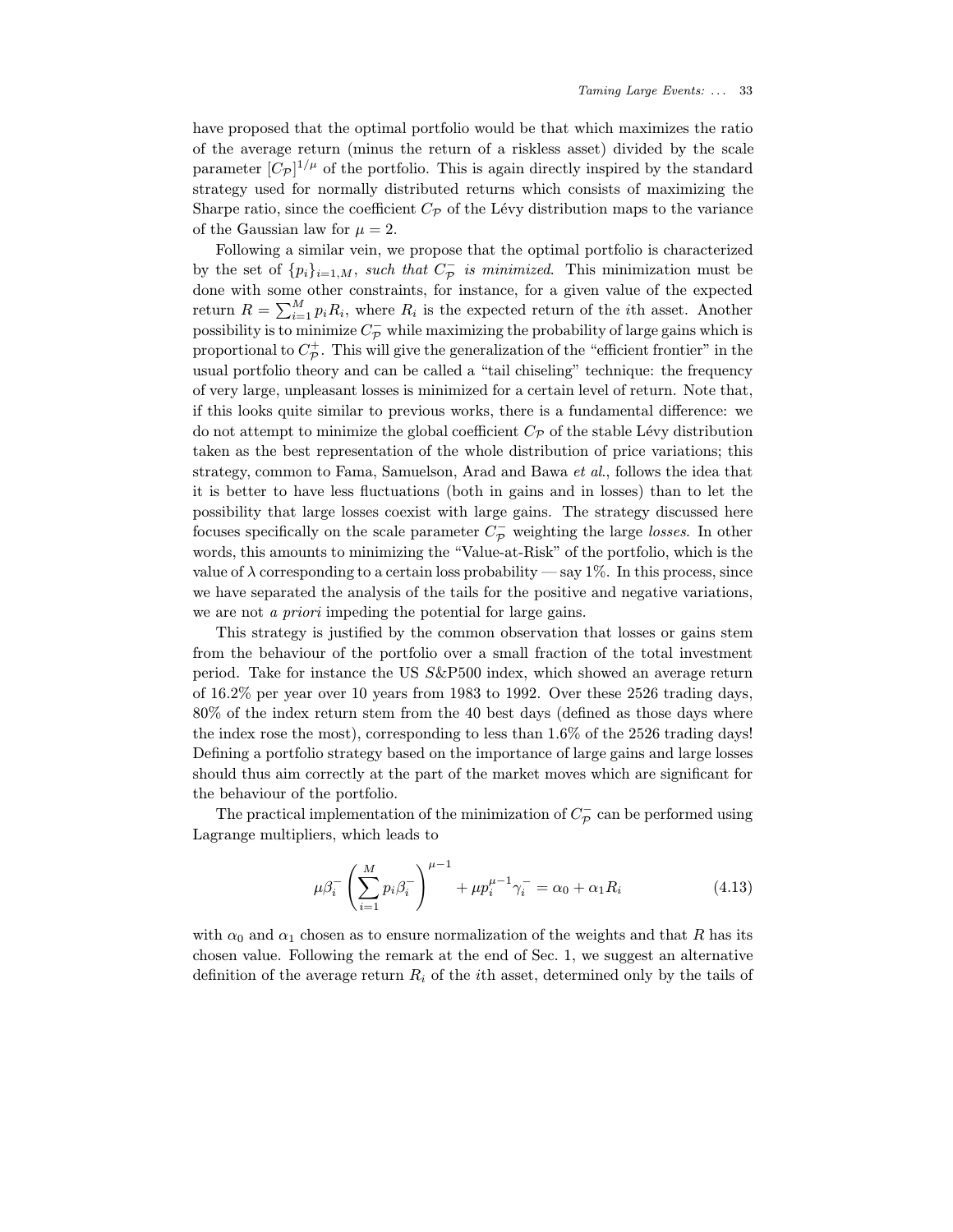the distribution. It is easy to show that the corresponding "tail" return, which only retains contribution from large events, is given by

$$
R_i^{\text{tail}} = \frac{1}{\mu - 1} \left[ (C_i^+)^{\frac{1}{\mu}} - (C_i^-)^{\frac{1}{\mu}} \right]. \tag{4.14}
$$

Instead of considering the average return given by Eq. (4.14), another interesting criterion to determine optimal portfolio could be to minimize  $C_{\mathcal{P}}^-$  for a given value of  $C_{\mathcal{P}}^{+}$ . The generalization of Sharpe's ratio to this case is clearly the quality factor

$$
\mathcal{Q} \equiv \frac{C_{\mathcal{P}}^{+}}{C_{\mathcal{P}}^{-}}.
$$
\n(4.15)

Let us note that these minimization procedures only lead to non-trivial solutions if  $\mu > 1$ . If  $\mu < 1$ , it can be shown, for instance by studying the limit  $\mu \to 1$ from above, that the optimal corresponds to choosing the particular asset with the lowest  $C_i^-$  with weight  $p_i = 1$ . In this case, as first foreseen by Fama, increasing diversification deteriorates the risk.

The above ideas can be extended to treat cases where assets are characterized by different  $\mu_i$ 's, which is probably important for applications. The idea is still to minimize the probability of losses greater than a certain value  $\lambda$ , obtained simply by generalizing Eq. (4.11):

$$
P(|V| > \lambda) = \sum_{i=1}^{M} \frac{p_i^{\mu_i} C_i^{-}}{\mu_i \lambda^{\mu_i}}.
$$
\n(4.16)

The difference with the case where all  $\mu$  are equal lies in the fact that the value of  $\lambda$  is irrelevant in the latter case, but will matter in general. Different loss tolerance levels  $\lambda$  will therefore correspond to different asset allocations. This formula (4.16) quantifies, through the factor  $\frac{1}{\lambda^{\mu_i}}$ , the intuition that the allocation of the assets with the smallest  $\mu_i$ 's will be highly susceptible to the investor attitude towards risk (i.e. to the chosen  $\lambda$ ).

Figure 1 presents an example of the efficiency frontier for a portfolio containing 18 different assets, all characterized by different  $\mu_+$  and  $\mu_-$ . The representation we have used is to plot the average number of days between losses larger than some value (here 2%) as a function of the average return normalized per day. This plot generalizes the celebrated Markowitz–Sharpe variance-return diagram. The line gives the generalized efficient border, defined as the maximum time span without large losses which can be obtained (i.e. equivalently the minimum probability of large losses) for a given expected return.

Our approach has common roots with the "safety first" criterion introduced by Roy [36], which consists of minimizing the probability of a loss larger than some predetermined value, or equivalently of minimizing the admissible loss threshold (safety level or Value at Risk) given a given low probability of tolerance.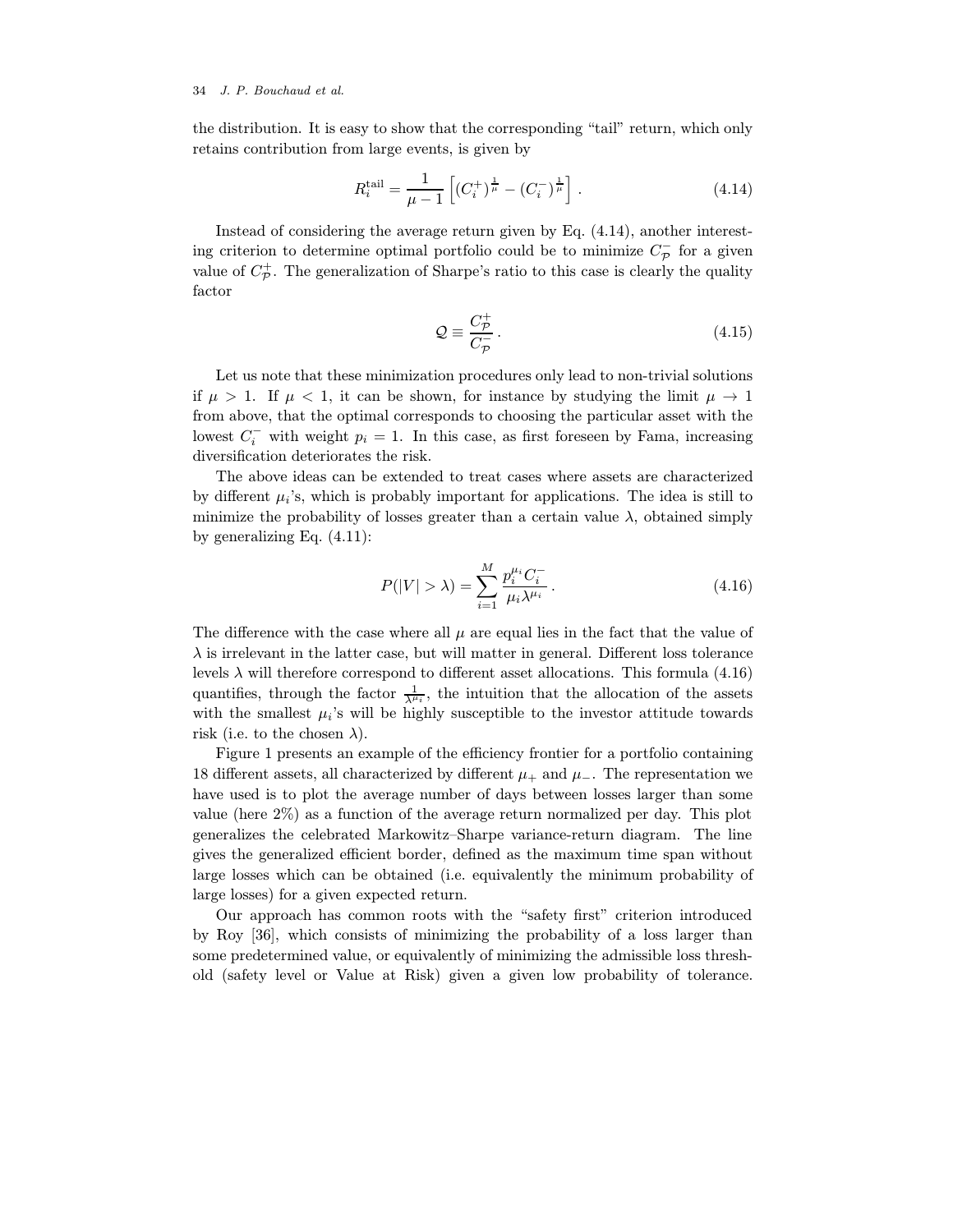# Generalized 'efficient' border



Fig. 1. Generalized efficient border for a portfolio containing 18 different assets, all characterized by different  $\mu_+$  and  $\mu_-$ . The average number of days between losses larger than some value (here 2%) is shown as a function of the average return normalized per day.

Initially discussed in the framework of Gaussian statistics [36], this criterion has recently been generalized to power-law distributions [14] using extreme probability theory. However, these authors do not address the most general practical problem of finding the best weights  $p_i$  for constructing the best portfolio as we do here but rather compare a few bond and equity portfolios and propose to select the one which gives the lowest loss probability. No method is obtained to determinate the  $p_i$ 's. Thus, their method is more a measure of risk than a practical portfolio optimization.

## 4.1. The general (multi-factor) case

Finally, let us give the formulae for the general case where the assets are decomposed in as Eq. (3.9):  $v_i = \sum_{\alpha=1}^{M} a_i^{\alpha} w_{\alpha}$ . The tail parameter of the portfolio is now given by

$$
C_{\mathcal{P}}^{-} = \sum_{\alpha=1}^{M} \left( \sum_{i} a_i^{\alpha} p_i \right)^{\mu} C_{\alpha}^{-} . \qquad (4.17)
$$

The minimization of  $C_{\mathcal{P}}^-$  at fixed R now leads to the equation (written in matrix form):

$$
\mathcal{P} = [A^{\dagger}]^{-1} \left\{ (A\Delta)^{-1} (\alpha_0 + \alpha_1 \mathcal{R})^{\bullet}^{\frac{1}{\mu - 1}} \right\},\tag{4.18}
$$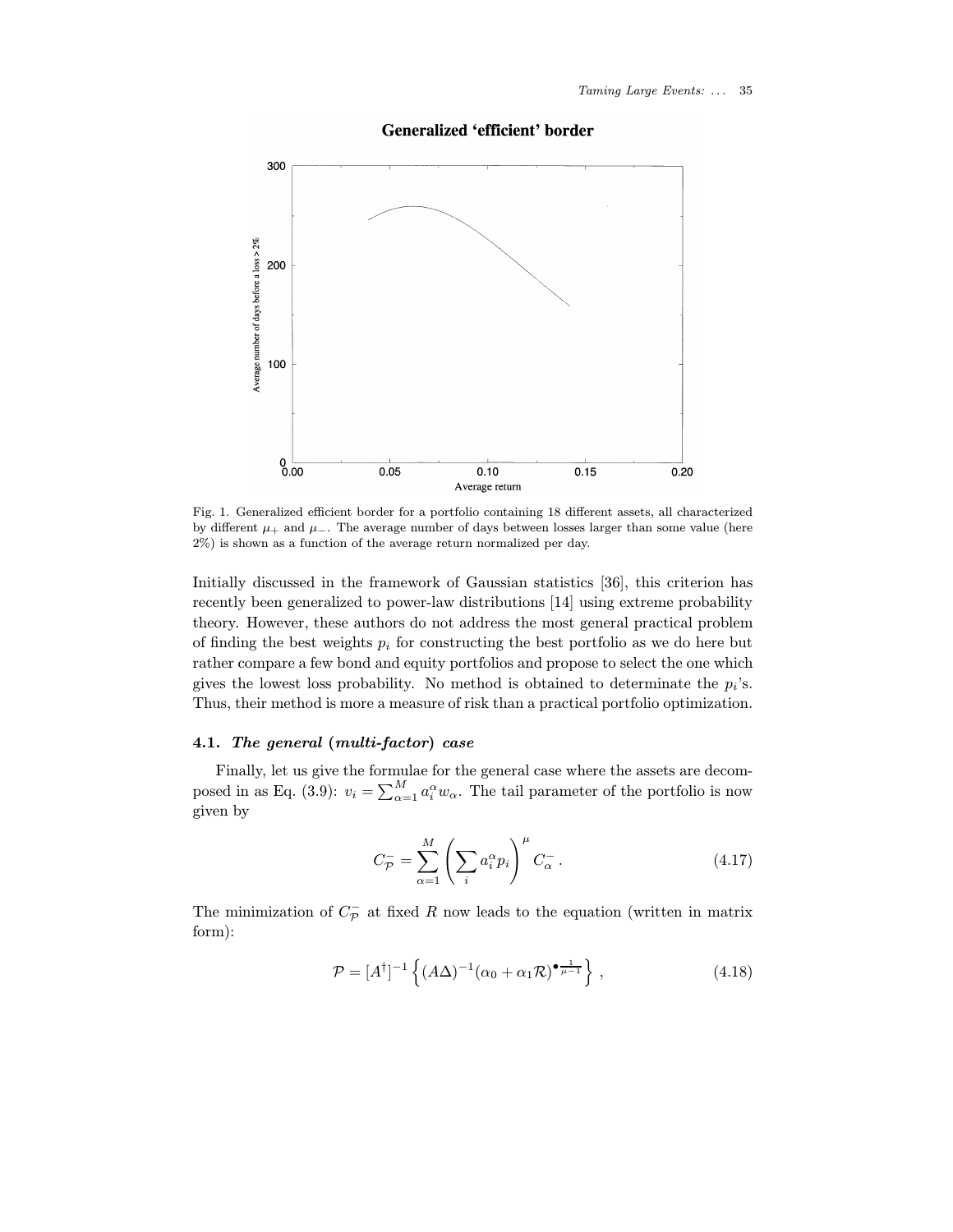with  $(\mathcal{P})_i = p_i$  and  $(\mathcal{R})_i = R_i$ , and  $\alpha_0$  and  $\alpha_1$  are Lagrange multipliers, and  $\Delta$  the diagonal matrix made of the  $C_{\alpha}^{-}$ 's. Again, the limit  $\mu = 2$  gives back the usual Markowitz formulae. The limit  $\mu \to \infty$  can also be given a precise meaning and corresponds to the case where the tail of the distributions are exponential, which is indeed the case for in the extreme fluctuation regime [11].

## 5. Tail Survival: The Central Limit Theorem and its Limitations

At this point, the alert reader might worry that what we have claimed is in plain contradiction with the central limit theorem, which in fact constitutes the strong argument usually used to justify the standard approach to portfolio optimization. Here again, the cases  $\mu > 2$  and  $\mu < 2$  must be distinguished. While it is certainly true that for  $\mu > 2$ , the sum  $V = \sum_{i=1}^{M} p_i v_i$  converges towards a Gaussian variable in the limit  $M \to \infty$  (provided the  $v_i$  are not too strongly correlated), in the case  $\mu < 2$  (infinite variance), V is distributed, in the large M limit, according to a Lévy stable distribution  $[19, 9]$ . These Lévy distributions have themselves tails decaying as  $V^{-1-\mu}$  for large values of V. Hence the above arguments are certainly applicable when  $\mu$  < 2. Our point is that if M is not very large, our arguments are also relevant for  $\mu > 2$ . In order to understand this, let us qualitatively explain how the Gaussian limit is approached. When  $M$  becomes large, the distribution of  $V$ exhibits two regimes: a central part, which is essentially Gaussian of relative width sharpening as  $M^{-1/2}$ , extends up to  $V \simeq \pm V^{*\pm}$ , and tails extending from  $V^*$  to  $\infty$  with precisely the same power as the original variables  $v_i$ , i.e. as  $V^{-1-\mu}$ . Hence, schematically,

$$
P(V) \simeq \frac{A_M}{\sqrt{2\pi\sigma^2}} \exp\left(-\frac{V^2}{2\sigma^2}\right) \tag{5.19}
$$

for  $V^{*-} < V < V^{*+}$  (we have assumed for simplicity that the mean value of V is zero) and

$$
P(V) \simeq \frac{C_{\mathcal{P}}^{\pm}}{|V|^{1+\mu}},\tag{5.20}
$$

respectively for  $V > V^{*+}$  and  $V < -V^{*-}$ , where  $A_M$  and  $V^{*\pm}$  are determined by the overall normalization of  $P(V)$ , and by continuity of  $P(V)$  around  $V = \pm V^{*\pm}$ . The important point is that  $V^*$  grows as  $\sigma \sqrt{\log(M)}$  when M tends to infinity, i.e., the regime (5.20) disappears in that limit (leaving, as well known, the Gaussian as the limit distribution), but only very slowly. The "anomalous" weight contained in the tails (5.20) in fact decay as

$$
\frac{C_{\mathcal{P}}^{\pm} M^{1-\frac{\mu}{2}}}{(\log M)^{\frac{\mu}{2}}}.
$$
\n(5.21)

Note that for  $\mu < 2$ , this weight increases with M signaling the breakdown of the convergence to the Gaussian and the attraction to the  $\mu$ -stable Lévy distribution.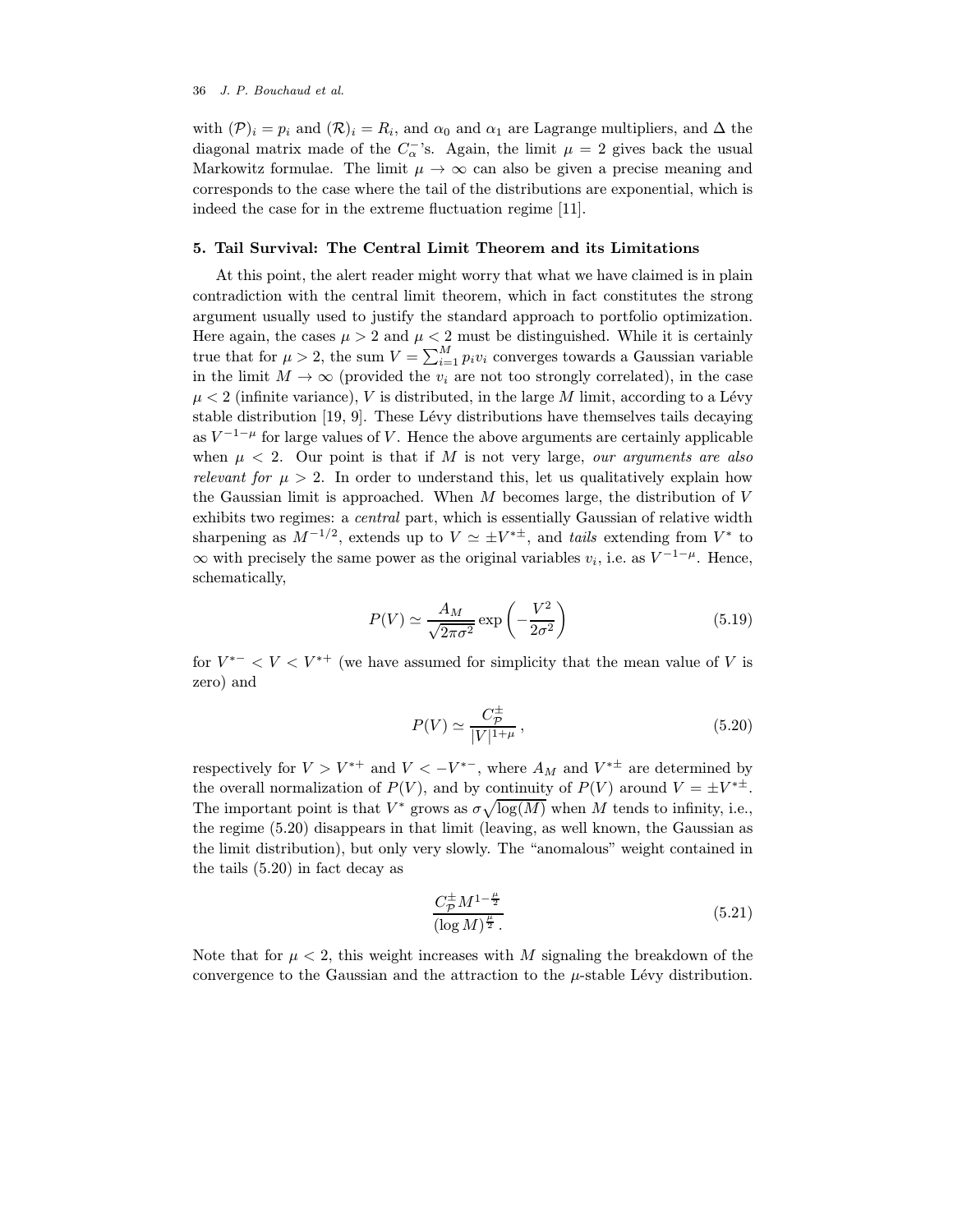However, even for  $\mu > 2$  and when M is not very large, the optimization proposed here based on the idea of chiseling the tails of the distribution of returns is quite relevant. Similar arguments in fact apply when  $\mu < 2$  in the presence of a finite cut-off  $V_{\text{max}}$ : only for extremely large values of  $M$  the Gaussian will be recovered, while for intermediate  $M$  a description in terms of Lévy stable distributions will be adequate (see [28] for a recent discussion of this point).

## 6. Conclusion

Let us summarize our main points: many studies point towards the existence of power-law tails in return probability distributions, with a rather low value of the index  $\mu$ , typically in the range  $\mu = 1.2 - 1.8$ , which is usually cut-off above a certain characteristic value  $V_{\text{max}}$  (beyond which the distribution might also be a power law with larger value for  $\mu \approx 3 - 4$  [13, 23], or more probably an exponential [29, 11]). This means that the usual concept of variance, although formally well defined, may not be relevant to the situation since it is dramatically sensitive to large events. Even the expected return is not very well defined: for a time series of length  $N$ , the relative uncertainty is of order  $N^{\frac{1-\mu}{\mu}}$  ( $\simeq 10\%$  for  $N = 1000$  and  $\mu = 1.5$ : see the values quoted at the end of Sec. 1) not to speak about the intrinsic non stationarity of financial time series. We propose here to replace these quantities by their natural analogue in the case of power-law distributions, which are the tail amplitudes  $C_+, C_-.$  This generalization was in fact suggested on formal grounds and for  $\mu < 2$ in Fama and Samuelson, but the link with the tail amplitudes, and a systematic method to extract the relevant parameters, was not explicited. We have suggested to use the method of rank ordering to extract the "tail covariance", and proposed explicit formulae for the optimal portfolio in an extended sense, based on the minimization of the probability of large losses. Our main point is to treat separately the tails for positive and negative variations, thus allowing an independent minimization of the probability of large losses, while keeping the potential for large gains. Similar ideas were proposed for option pricing in a power-law world in [10, 11]. Let us also stress that the idea that risk should be decomposed into three components with the probability of loss as the key quantity to study and minimize, provides a simple solution to the problem of optimization of asset allocations in the case where the exponents  $\mu$  are different for each asset, or even for more general distributions. In general, the optimal portfolio in the sense of the Value at Risk is different for the Gaussian (Markowitz) optimal portfolio.

#### Appendix. Results on Sums and Products of Power-Law Variables

The central result about  $\mu$  variables which is used to obtain properties (1–4) quoted in the text is the following. Suppose for simplicity that  $v$  is a positive variable, such that

$$
P(v) \simeq_{v \to \infty} \frac{C}{|v|^{1+\mu}}.
$$
\n(A.1)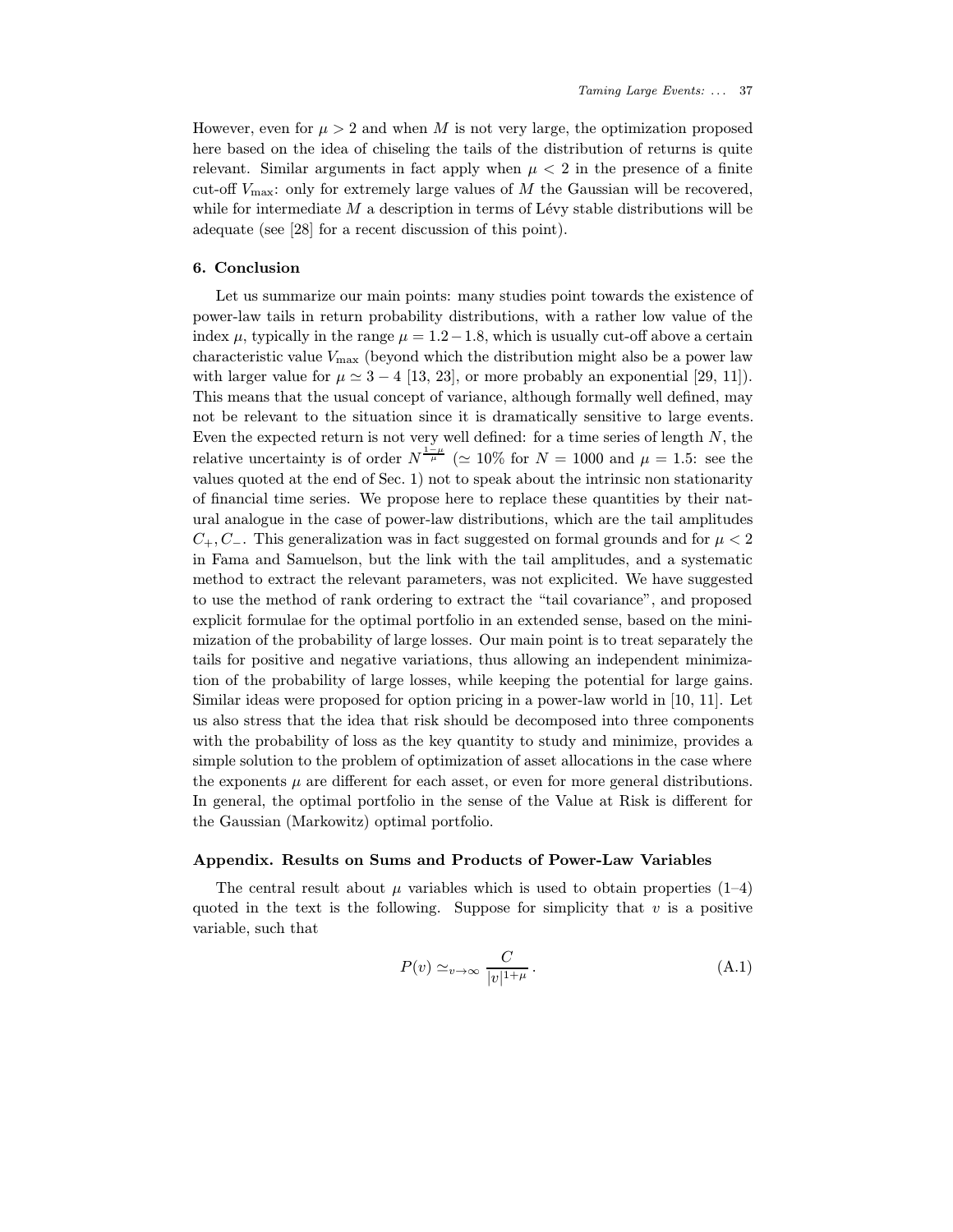A useful tool is to take the Laplace transform of  $P(v)$ :  $\hat{P}(\beta) \equiv \int_0^\infty dv P(v) e^{-\beta v}$ .  $\hat{P}(\beta)$  then reads

$$
\hat{P}(\beta) = \mu \int_1^{\infty} dw P(w) \frac{e^{-\beta w}}{w^{1+\mu}} = \mu \beta^{\mu} \int_{\beta}^{\infty} dx \frac{e^{-x}}{x^{1+\mu}}.
$$
\n(A.2)

Let us define m as the integer equal to the integer part of  $\mu$ , i.e. such that  $m < \mu <$  $m + 1$ . Integrating by part m times, we obtain (with  $C = 1/\mu$ )

$$
\hat{P}(\beta) = e^{-\beta} \left( 1 - \frac{\beta}{\mu - 1} + \dots + \frac{(-1)^m \beta^m}{(\mu - 1)(\mu - 2) \dots (\mu - m)} \right) \tag{A.3}
$$

+ 
$$
\frac{(-1)^m}{(\mu - 1)(\mu - 2)...(\mu - m)} \int_{\beta}^{\infty} dx e^{-x} x^{m-\mu}
$$
. (A.4)

This last integral is no more singular as  $\beta \rightarrow 0$  and is given by

$$
\int_{\beta}^{\infty} dx e^{-x} x^{m-\mu} = \Gamma(m+1-\mu)[\beta^{\mu} + \beta^{m+1} \gamma^*(m+1-\mu), \beta)], \quad (A.5)
$$

where  $\Gamma$  is the gamma function  $(\Gamma(n+1) = n!)$  and

$$
\gamma^*(m+1-\mu, \beta) = e^{-\beta} \sum_{n=0}^{+\infty} \frac{\beta^n}{\Gamma(m+2-\mu+n)}
$$
(A.6)

is the incomplete gamma function. One thus observes that  $\hat{P}(\beta)$  has a regular Taylor expansion in  $\beta$  only up to order  $m = [\mu]$ , followed by a term of the form  $\beta^{\mu}$ . For the general shape  $P(w) = \frac{C}{w^{1+\mu}}$  with arbitrary C, we can thus write

$$
\hat{P}(\beta) = 1 + c_1 \beta + \dots + c_m \beta^m + c_\mu \beta^\mu + \mathcal{O}(\beta^{m+1}), \tag{A.7}
$$

with  $c_1 = -\langle v \rangle$ ,  $c_2 = \frac{\langle v^2 \rangle}{2}$ ,... and  $c_\mu$  is proportional to C. For small  $\beta$ , we can rewrite  $\hat{P}(\beta)$  under the form

$$
\hat{P}(\beta) = \exp\left[\sum_{k=1}^{m} d_k \beta^k + c_{\mu} \beta^{\mu}\right],
$$
\n(A.8)

where the coefficient  $d_k$  can be simply expressed as functions of  $c_k$ 's. This expression generalizes, to arbitrary  $\mu$  and the positive tail, the canonical form of the Fourier transform of stable Lévy distributions. We retrieve the Lévy distributions for  $\mu < 2$ by replacing  $\beta$  by *ik*.

Now the sum of two  $\mu$ -variables has a distribution whose Laplace transform is the product of the two individual Laplace transform by the convolution theorem. Hence the term proportional to  $\beta^{\mu}$  is simply the sum of the corresponding  $c_{\mu}$ , showing that the  $C$ 's themselves add up, leading to  $(1)$ .

Points (2,3) are trivial and simply come from a change of variable  $v \to pv$  or  $v \rightarrow v^q$ .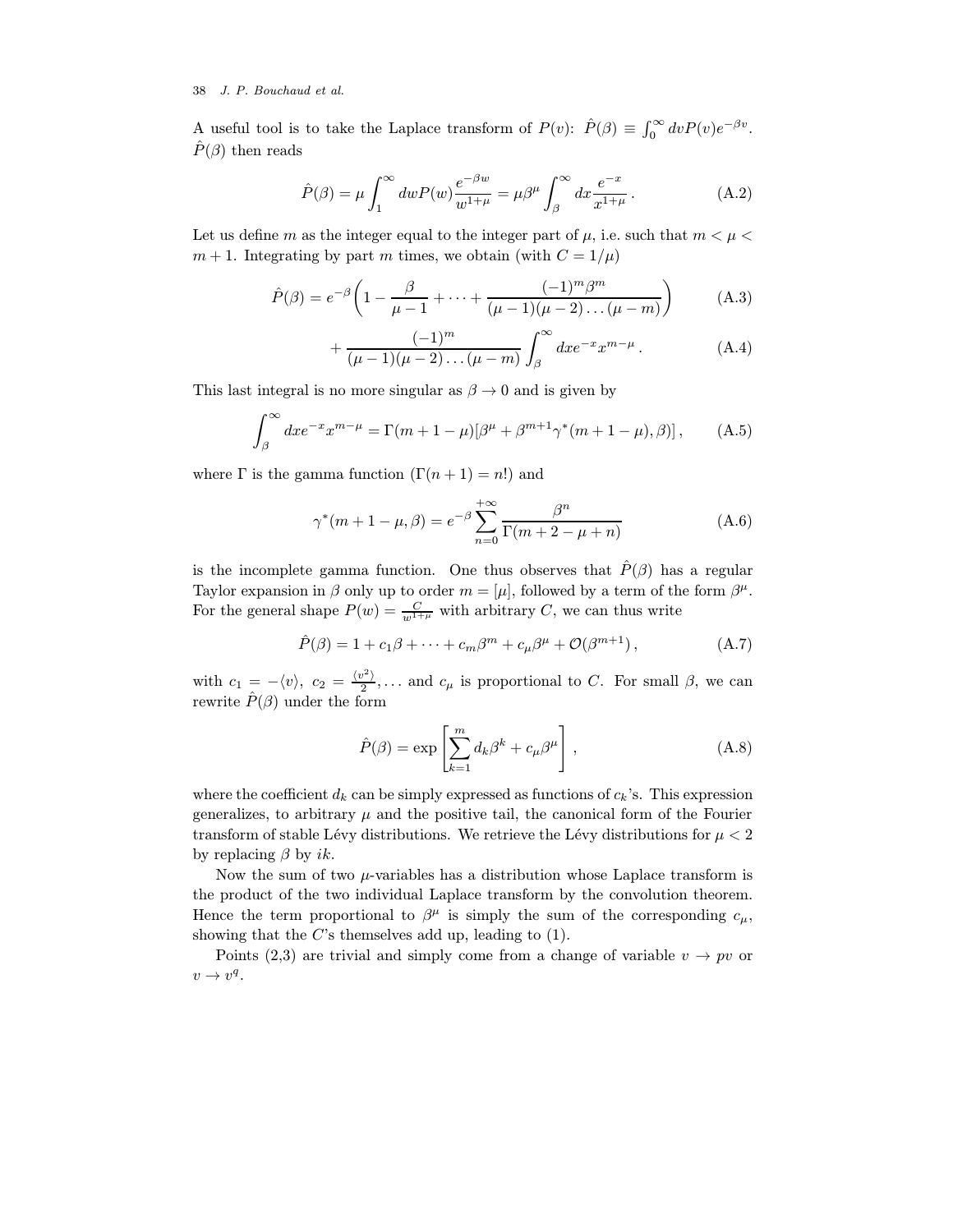Finally, if  $z = v_i v_j$  where  $v_i$  and  $v_j$  are independent, then

$$
P(z) \equiv \int_0^\infty \int_0^\infty dv_i dv_j P_i(v_i) P_j(v_j) \delta(z - v_i v_j) = \int_0^\infty \frac{dv_j}{v_j} P_j(v_j) P_i(\frac{z}{v_j}).
$$
 (A.9)

For large values of z, one thus finds

$$
P(z) \propto \frac{C_i}{z^{1+\mu}} \int_0^z dv_j v_j^{\mu} P_j(v_j) \simeq \frac{C_i C_j \log z}{z^{1+\mu}}, \qquad (A.10)
$$

which is the result announced in  $(4)$ . Intuitively,  $(4)$  means that cases where x is large corresponds to cases where — say —  $w_i$  is large and  $w_j$  takes typical values in the central part of the distribution. Cases where both  $w_i$  and  $w_j$  are very large are negligible, since these are uncorrelated variables.

# References

- [1] K. Aki, Maximum likelihood estimate of b in the formula log  $N = a bm$  and its confidence limits, Bull. Earthquake Res. Inst. Tokyo Univ. 43 (1965) 237–239.
- [2] R. Arad Wiener, The implications of a long-tailed distribution structure to portfolio selection and capital asset pricing, PhD thesis, Princeton Univ. (1975).
- [3] L. Bachelier, Theory of Speculation (translation of 1900 French edition), pp. 17–78, in Cootner, P.H. editor.
- [4] P. Bak, C. Tang and K. Wiesenfeld, Phys. Rev. Lett. **59** (1987) 381, Phys. Rev. A38 (1988) 364. P. Bak, K. Chen, J. A. Scheinkman and M. Woodford, Ricerche Economiche 47 (1993) 3–30.
- [5] P. Bak, M. Paczuski and S. Shubnik, preprint cond-mat (1996).
- [6] V. Bawa, E. J. Elton and M. J. Gruber, J. Finance 34 (1979) 1041–1047.
- [7] L. Belkacem, J. Lévy-Véhel and Ch. Walter, Generalized market equilibrium: Stable CAPM, Proc. AFFI conference (1995).
- [8] F. Black and M. Scholes, J. Political Economy 3 (1973) 637.
- [9] For a simple introduction, see: J.P. Bouchaud and A. Georges, Phys. Rep. 195 (1990) 127.
- [10] J. P. Bouchaud, D. Sornette and M. Potters, Option pricing in the presence of extreme fluctuations, to appear in Proc. of the Newton Institute workshop on Financial Mathematics, eds. M. Dempster and S. Pliska, Cambridge Univ. Press (1996a).
- [11] J. P. Bouchaud and M. Potters, Theory of Financial Risk: Portfolios and Options, ed. C. Godrèche, Aléa-Saclay (1997) (in French).
- [12] P. H. Cootner, ed. The Random Character of Stock Market Prices, Cambridge, MIT Press (1964).
- [13] M. M. Dacorogna, U. A. Muller, O. V. Pictet and C. G. de Vries, The distribution of extremal exchange rate returns in extremaly large data sets, Preprint of O&A Research Group (1995).
- [14] L. de Haan, D. W. Jansen, K. Koedijk and C. G. de Vries, Safety first portfolio selection, Extreme value theory and long run asset risks, in Extreme Value Theory and Applications, eds. J. Galambos et al., 471–487, (Kluwer Academic Publ., The Netherlands (1994); D. W. Jansen and C. G. de Vries, On the frequency of large stock returns: putting booms and busts into perspective, Rev. of Economics and Statistics 18 (1991) 18–24.
- [15] A. L. Dekkers and L. De Haan, On the estimation of the extreme-value index and large quantile estimation, Ann. Statistics 17, (1989) 1795–1832.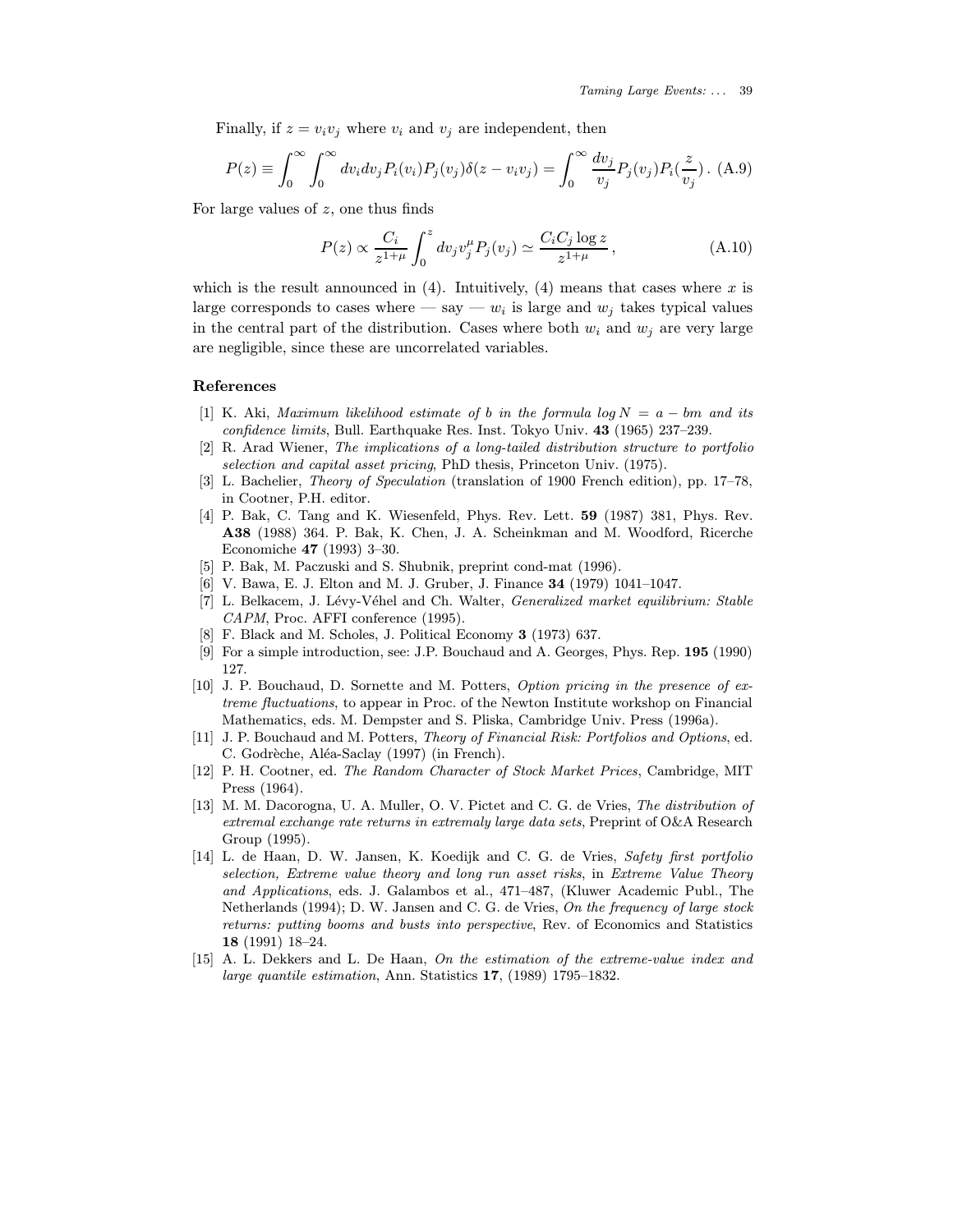- 40 J. P. Bouchaud et al.
- [16] W. H. DuMouchel, *Estimating the stable index*  $\alpha$  *in order to measure tail thickness:* a critique, Ann. Statistics 11 (1983) 1019–1031.
- [17] B. Eistein and M. Sobel, J. Amer. Statistical Association 48 (1953) 486–502.
- [18] E. Fama, Management Science 11 (1965) 404–419.
- [19] B. V. Gnedenko and A. N. Kolmogorov, Limit distributions for sum of independent random variables, Addison Wesley, Reading, MA (1954).
- [20] B. M. Hill, A simple general approach to inference about the tail of a distribution, Ann. Statistics 3, (1975) 1163–1174. B. M. Hill, Bayesian forecasting of extreme values in an exchangeable sequence, J. Res. Natl. Inst. Stand. Technol. 99 (1994) 521–538.
- [21] T. Hirabayashi, H. Takayasu, H. Miura and K. Hamada, Fractals 1 (1), (1993) 29–40.
- [22] P. Lévy, Théorie de l'addition des Variables Aléatoires, Gauthier Villars, Paris (1937– 1954).
- [23] F. Longin, The asymptotic distribution of extreme stock market returns, J. Business, forthcoming (1995).
- [24] B. B. Mandelbrot, J. Business 36 (1963) 394.
- [25] B. B. Mandelbrot, The Fractal Geometry of Nature, Freeman, San Francisco (1983).
- [26] B. B. Mandelbrot, Selected works on Finance, Springer (to appear, 1997).
- [27] R. Mantegna, Physica A 179 (1991) 232.
- [28] R. Mantegna and H. E. Stanley, Phys. Rev. Lett. 28 (1994) 2946–2949.
- [29] R. Mantegna and H.E. Stanley, Nature 376 (6535) (1995) 46–49.
- [30] H. Markovitz, Portfolio Selection: Efficient Diversification of Investments, John Wiley and Sons, New York (1959).
- [31] R. C. Merton, Continuous-Time Finance, Blackwell, Cambridge (1990).
- [32] S. Mittnik and S. T. Rachev, Reply to comments on "Modelling asset returns with alternative stable distributions" and some extensions, Econometric Rev. 12 (1993) 347–389.
- [33] E. Montroll and M. Shlesinger, On the wonderful world of random walks', in Nonequilibrium Phenomena II, From Stochastic to Hydrodynamics, Studies in Statistical Mechanics XI, eds. J. L. Lebowitz and E. W. Montroll) North Holland, Amsterdam (1984).
- [34] U. A. Müller, M. M. Dacorogna, R. B. Olsen, O. V. Pictet, M. Schwarz and C. Morgenegg, J. Banking and Finance 14 (1990) 1189–1208.
- [35] V. Pareto, Cours d'économie Politique, reprinted as a volume of Oeuvres Complètes, Droz, Geneva (1896–1965).
- [36] A. D. Roy, Safety first and the holding of assets, Econometrica (1952) 431–449.
- [37] G. Samorodnitsky and M. S. Taqqu, Stable Non-Gaussian Random Processes, Chapman & Hall, New York (1994).
- [38] P. A. Samuelson, J. Financial and Quantitative Analysis 2 (1967) 107–122.
- [39] W. F. Sharpe, Management Science (1963) 9–2, 277–293.
- [40] D. Sornette, L. Knopoff, Y. Y. Kagan and C. Vanneste, Rank-ordering statistics of extreme events: application to the distribution of large earthquakes, J. Geophys. Res. 101 (1996).
- [41] H. Takayasu, H. Miura, T. Hirabayashi and K. Hamada, Physica A184 (1992) 127– 134.
- $[42]$  Ch. Walter, Bulletin de l'Institut des actuaires français 349 (1990) 3–32 and 350  $(1991)$  4–23. Ch. Walter, Lévy-stable distributions and fractal structure on the Paris market: an empirical examination, Proc. of the first AFIR colloquium, Paris (April 1990), 3, 241–259. Ch. Walter, PhD Thesis, Univ. of Paris, Inst. d'Etudes Politiques (1994), unpublished.